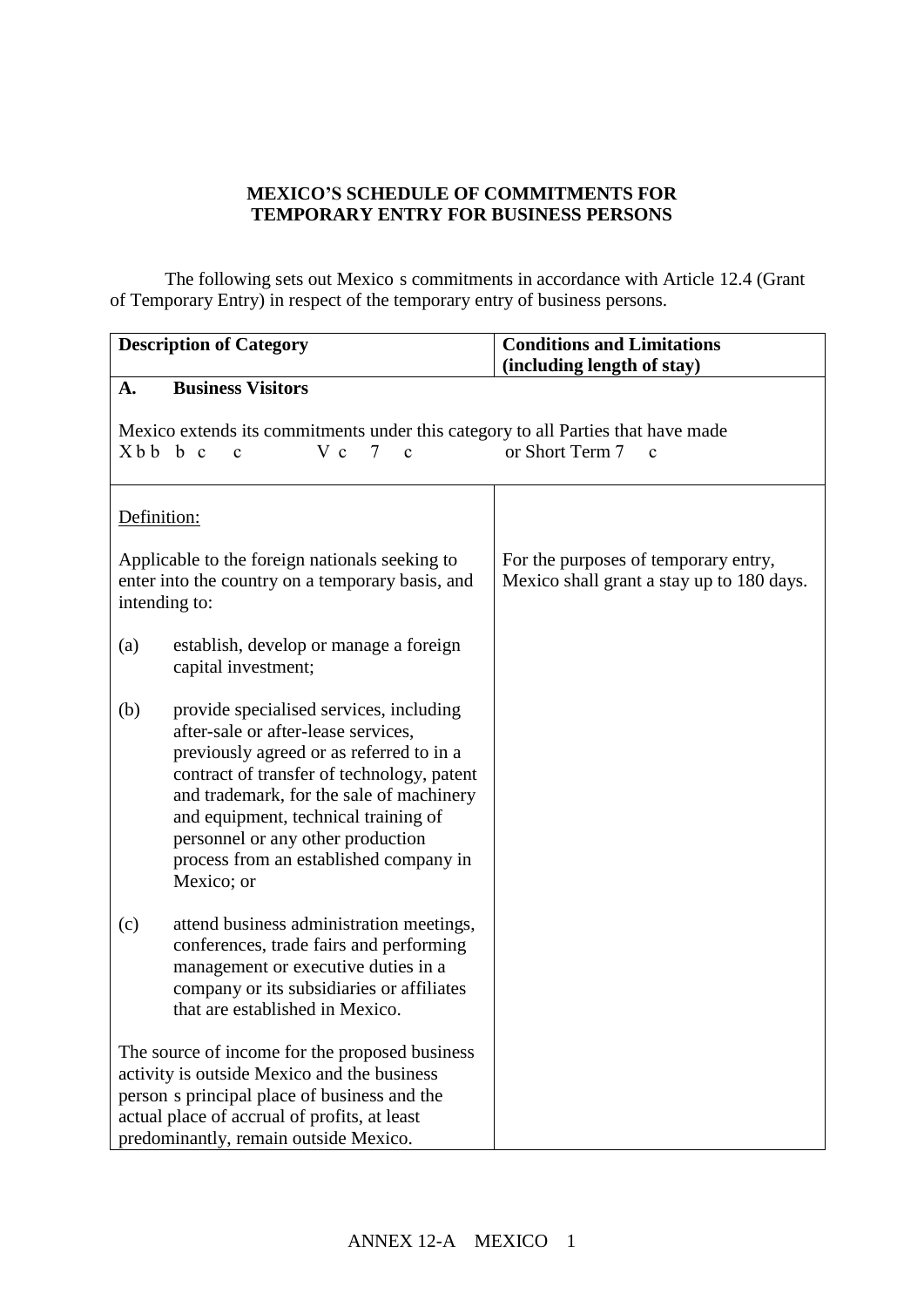**Description of Category Conditions and Limitations (including length of stay)**

# **B. Intra-Corporate Transferees**

Mexico extends its commitments under this category to all Parties that have made X b b c c V c c VCompany Tran c VCorporate I V: Mexico shall grant temporary entry and provide a work permit or work authorization to spouses of Intra-Company Transferees of another Party where that Party has also made a commitment in its Schedule for spouses, and wi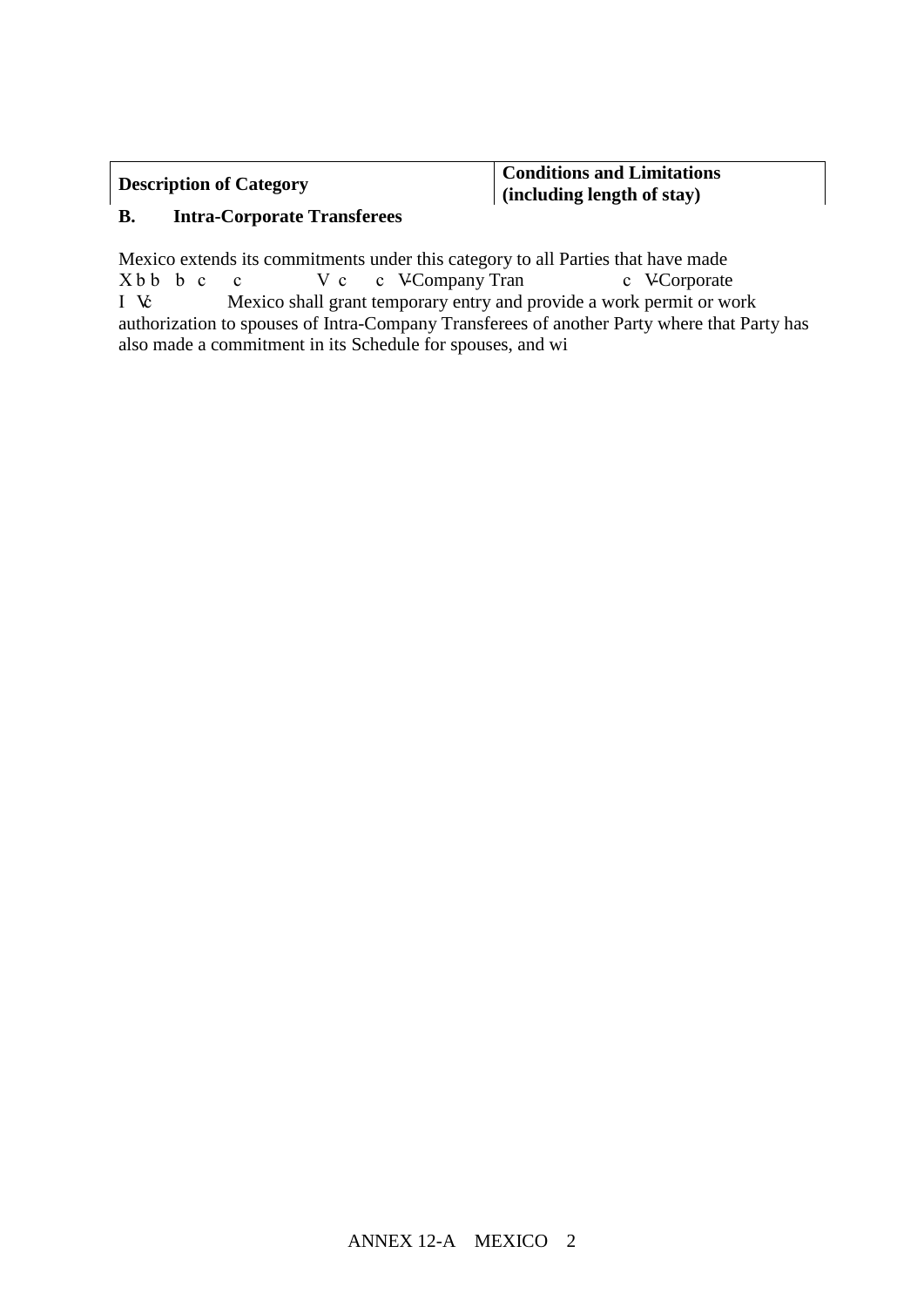### **Description of Category Conditions and Limitations (including length of stay)**

# **C. Investors**

Mexico extends its commitments under this category to all Parties that have made commitments under the h  $Vc$   $c$   $c$   $c$   $c$   $c$   $r$   $x$   $F$   $c$ G c a c V8 b b XVaE cX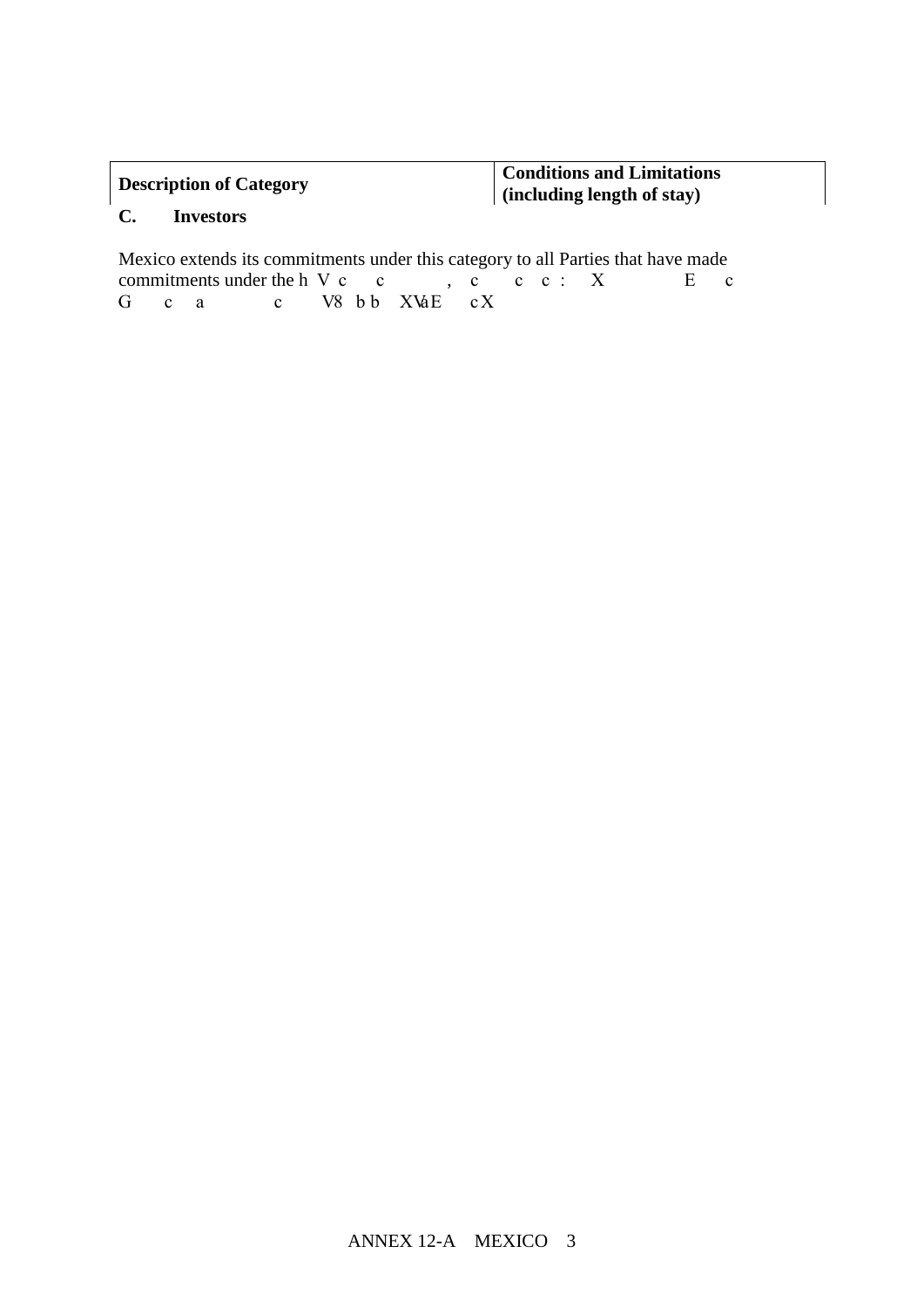| <b>Description of Category</b>                                                                                                                                                                                                                                                                                                                                                                                                                                                                                                                                                                                                                                                                   |                                                                                                                           |                                                                                 |                                                                                                       | <b>Conditions and Limitations</b>                                                                                   |                                                                                                                                                                                                    |  |
|--------------------------------------------------------------------------------------------------------------------------------------------------------------------------------------------------------------------------------------------------------------------------------------------------------------------------------------------------------------------------------------------------------------------------------------------------------------------------------------------------------------------------------------------------------------------------------------------------------------------------------------------------------------------------------------------------|---------------------------------------------------------------------------------------------------------------------------|---------------------------------------------------------------------------------|-------------------------------------------------------------------------------------------------------|---------------------------------------------------------------------------------------------------------------------|----------------------------------------------------------------------------------------------------------------------------------------------------------------------------------------------------|--|
|                                                                                                                                                                                                                                                                                                                                                                                                                                                                                                                                                                                                                                                                                                  |                                                                                                                           |                                                                                 |                                                                                                       | (including length of stay)                                                                                          |                                                                                                                                                                                                    |  |
| D.                                                                                                                                                                                                                                                                                                                                                                                                                                                                                                                                                                                                                                                                                               |                                                                                                                           |                                                                                 | <b>Professionals and Technician-Professionals</b>                                                     |                                                                                                                     |                                                                                                                                                                                                    |  |
| Mexico extends its commitments under this category to all Parties that have made<br>$V_c$<br>$c \n M$<br>c E<br>Xbb b c<br>E<br>$\mathbf{c}$<br>$\mathbf{c}$<br>$c \nightharpoonup a$<br>$\mathbf{c}$<br>c Va Vc I X c X Vc<br>cVa Vc I X c XVc-Professionals,<br>E<br>E<br>X<br>8 c W Va<br>E<br>c Va<br>L<br>X c X Vc<br>F<br>Va<br>ab<br>a<br>same occupations, activities, professions or sectors committed by the other Party. Mexico<br>shall grant temporary entry and provide a work permit or work authorisation to spouses of<br>Professionals and Technician-Professionals of another Party where that Party has also made a<br>commitment in its Schedule for spouses, and will not: |                                                                                                                           |                                                                                 |                                                                                                       |                                                                                                                     |                                                                                                                                                                                                    |  |
|                                                                                                                                                                                                                                                                                                                                                                                                                                                                                                                                                                                                                                                                                                  | require labour certification tests or other procedures of similar intent as a<br>(a)<br>condition for temporary entry; or |                                                                                 |                                                                                                       |                                                                                                                     |                                                                                                                                                                                                    |  |
|                                                                                                                                                                                                                                                                                                                                                                                                                                                                                                                                                                                                                                                                                                  | (b)<br>impose or maintain any numerical restriction relating to temporary entry.                                          |                                                                                 |                                                                                                       |                                                                                                                     |                                                                                                                                                                                                    |  |
| Definition:                                                                                                                                                                                                                                                                                                                                                                                                                                                                                                                                                                                                                                                                                      |                                                                                                                           |                                                                                 |                                                                                                       |                                                                                                                     |                                                                                                                                                                                                    |  |
| 1.                                                                                                                                                                                                                                                                                                                                                                                                                                                                                                                                                                                                                                                                                               |                                                                                                                           | 1.<br>For purposes of this category:<br>entry, Mexico shall grant a stay of one |                                                                                                       |                                                                                                                     | For the purposes of the temporary                                                                                                                                                                  |  |
|                                                                                                                                                                                                                                                                                                                                                                                                                                                                                                                                                                                                                                                                                                  | (a)                                                                                                                       |                                                                                 | <b>Professional</b> means a business<br>person who is engaged in a<br>specialty occupation requiring: | year, which may be extended three times<br>for each and equal period of time.<br>Mexico shall grant temporary<br>2. |                                                                                                                                                                                                    |  |
|                                                                                                                                                                                                                                                                                                                                                                                                                                                                                                                                                                                                                                                                                                  |                                                                                                                           | (i)                                                                             | theoretical and practical<br>application of a body of<br>specialised knowledge,<br>and                |                                                                                                                     | entry and provide confirming<br>documentation to a business person<br>seeking to engage in a business activity at<br>a professional level or technician-<br>professional, based on a work contract |  |
|                                                                                                                                                                                                                                                                                                                                                                                                                                                                                                                                                                                                                                                                                                  |                                                                                                                           | (ii)                                                                            | attainment of a post-<br>secondary degree for entry<br>into the occupation;                           | (a)                                                                                                                 | and submission of the following:<br>documentation<br>demonstrating that the                                                                                                                        |  |
|                                                                                                                                                                                                                                                                                                                                                                                                                                                                                                                                                                                                                                                                                                  | (b)                                                                                                                       |                                                                                 | <b>Technician Professional means a</b><br>professional who has:                                       |                                                                                                                     | business person shall be so<br>engaged and describing the<br>purpose of entry; and                                                                                                                 |  |
|                                                                                                                                                                                                                                                                                                                                                                                                                                                                                                                                                                                                                                                                                                  |                                                                                                                           | (i)                                                                             | theoretical and practical<br>application of a body of<br>specialised knowledge,<br>and                | (b)                                                                                                                 | documentation<br>demonstrating that the<br>business person has the<br>minimal academic                                                                                                             |  |
|                                                                                                                                                                                                                                                                                                                                                                                                                                                                                                                                                                                                                                                                                                  |                                                                                                                           | (ii)                                                                            | attained a post-secondary<br>technical degree, for entry                                              |                                                                                                                     | requirements or alternative<br>academic degrees.                                                                                                                                                   |  |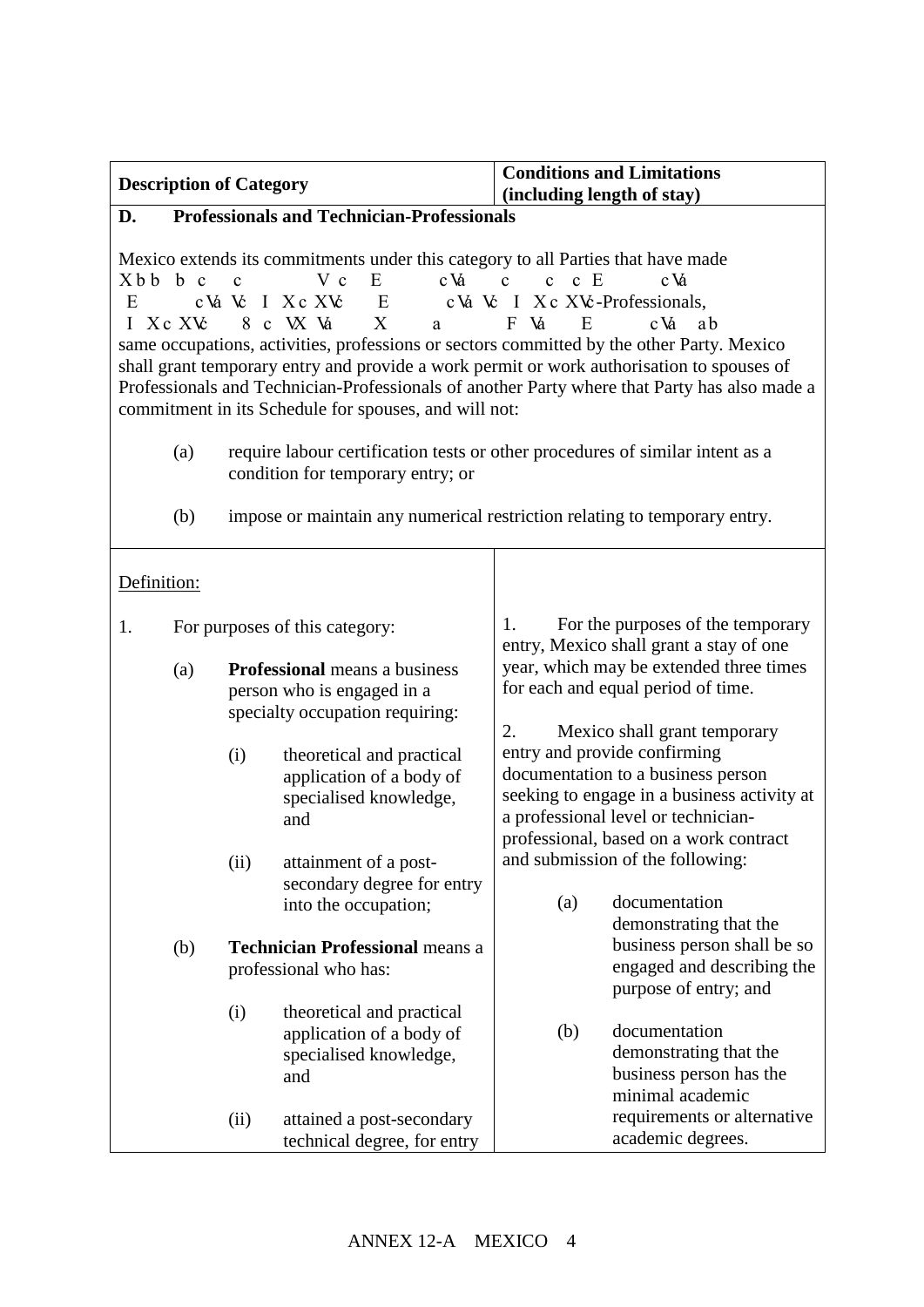| into the occupation. |                                               |                                         |  |
|----------------------|-----------------------------------------------|-----------------------------------------|--|
|                      | 3.                                            | For greater certainty, the              |  |
|                      | temporary entry of a professional or          |                                         |  |
|                      |                                               | technician-professional shall not imply |  |
|                      |                                               | the recognition of academic degrees or  |  |
|                      | certificates, or the granting of licenses for |                                         |  |
|                      | professional practice.                        |                                         |  |
|                      | This category is subject to a<br>4.           |                                         |  |
|                      | remunerated employment offer in Mexico        |                                         |  |
|                      | 5.<br>The following occupations or            |                                         |  |
|                      | activities will be granted temporary entry    |                                         |  |
|                      | for technician-professional:                  |                                         |  |
|                      | (i)                                           | technician-professional in              |  |
|                      |                                               | designing, advertising and              |  |
|                      |                                               | communication;                          |  |
|                      | (ii)                                          | technician-professional in              |  |
|                      |                                               | architecture and interior               |  |
|                      |                                               | designs;                                |  |
|                      | (iii)                                         | technician-professional in              |  |
|                      |                                               | accounting and                          |  |
|                      |                                               | management;                             |  |
|                      |                                               |                                         |  |
|                      | (iv)                                          | technician-professional in              |  |
|                      |                                               | tourism and gastronomy;                 |  |
|                      | (v)                                           | technician-professional in              |  |
|                      |                                               | systems and computing;                  |  |
|                      |                                               |                                         |  |
|                      | (vi)                                          | technician-professional in              |  |
|                      |                                               | engineering;                            |  |
|                      | (vii)                                         | technician-professional in              |  |
|                      |                                               | health (includes technical              |  |
|                      |                                               | nursing, pharmacy and                   |  |
|                      |                                               | physiotherapy);                         |  |
|                      | (viii)                                        | technician-professional in              |  |
|                      |                                               | construction;                           |  |
|                      |                                               |                                         |  |
|                      | (ix)                                          | technician-professional in              |  |
|                      |                                               | electricity;                            |  |
|                      |                                               |                                         |  |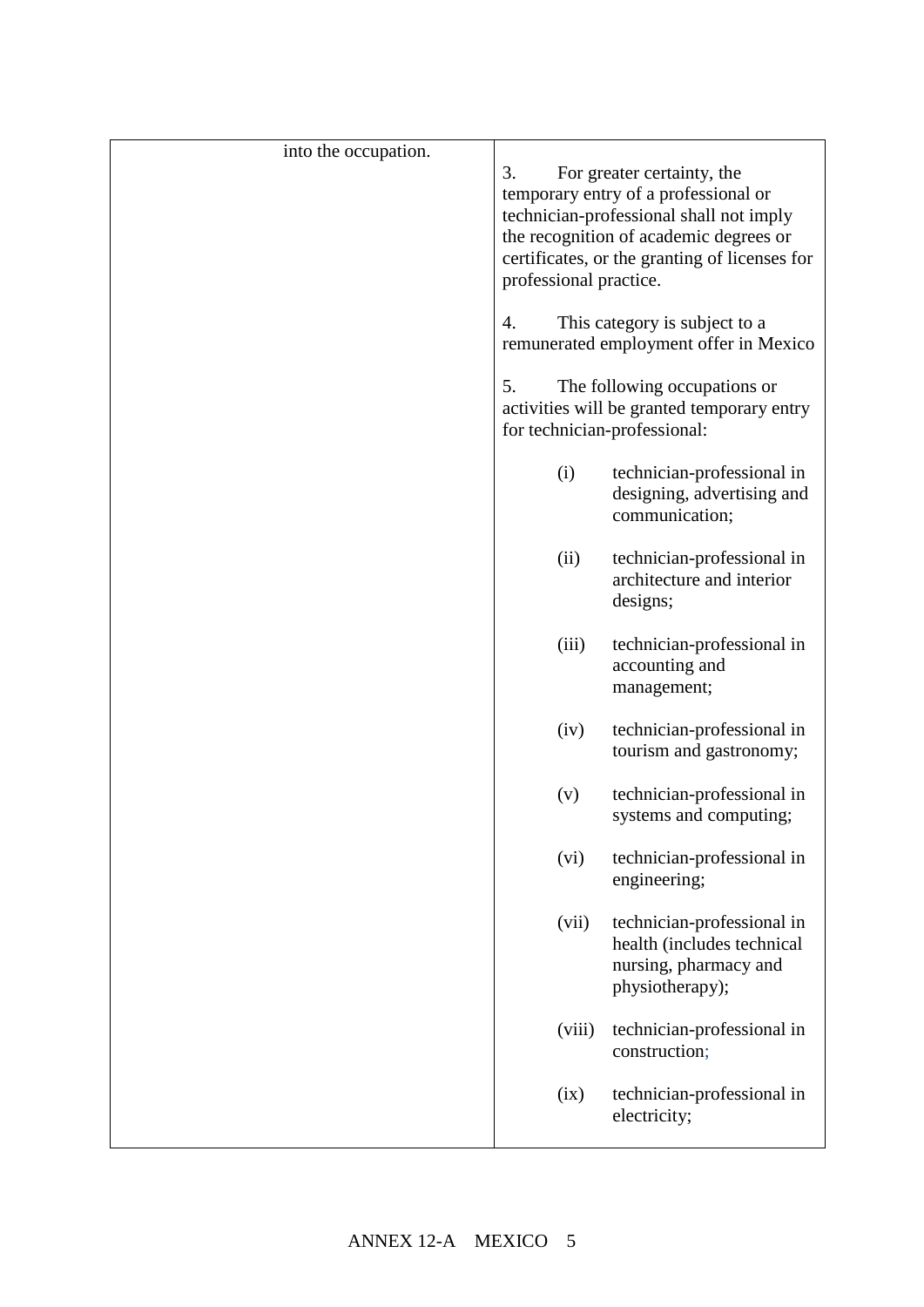| (x)     | technician-professional in<br>industrial production;                                                                                                                                                                                                                                                                                                 |
|---------|------------------------------------------------------------------------------------------------------------------------------------------------------------------------------------------------------------------------------------------------------------------------------------------------------------------------------------------------------|
| $(x_i)$ | technician-professional in<br>maintenance and repair of<br>machinery and equipment<br>(includes maintenance and<br>repair of all types of<br>vehicles, vessels and<br>aircraft), provided that<br>technician-professional is<br>not part of the staff that<br>manned any vessel or<br>aircraft covered with the<br>flag or Mexican merchant<br>logo. |
|         |                                                                                                                                                                                                                                                                                                                                                      |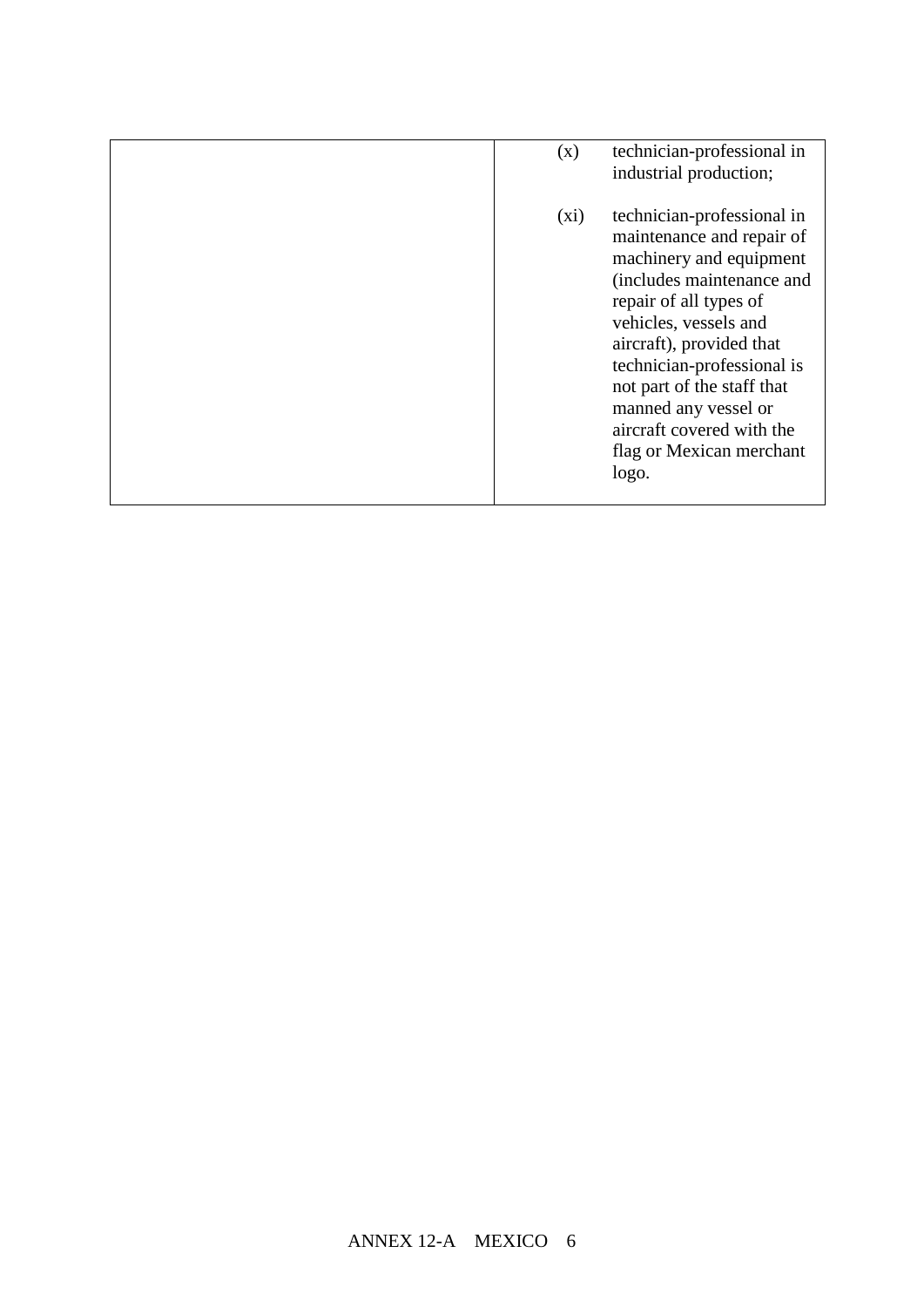| <b>Description of Category</b>                                                                                                                                                                                                                            |                                                                                                                                                                                                                                                                                                                                                                                                                                          |                                                                                                                          |                                                                                                                     | <b>Conditions and Limitations (including</b><br>length of stay)                                                                                                                 |  |  |
|-----------------------------------------------------------------------------------------------------------------------------------------------------------------------------------------------------------------------------------------------------------|------------------------------------------------------------------------------------------------------------------------------------------------------------------------------------------------------------------------------------------------------------------------------------------------------------------------------------------------------------------------------------------------------------------------------------------|--------------------------------------------------------------------------------------------------------------------------|---------------------------------------------------------------------------------------------------------------------|---------------------------------------------------------------------------------------------------------------------------------------------------------------------------------|--|--|
| E.<br><b>Contractual Service Supplier</b>                                                                                                                                                                                                                 |                                                                                                                                                                                                                                                                                                                                                                                                                                          |                                                                                                                          |                                                                                                                     |                                                                                                                                                                                 |  |  |
| E                                                                                                                                                                                                                                                         | Mexico extends its commitments under this category to all Parties that have made<br>V c<br>E<br>$c \nightharpoonup d$<br>c E<br>Xbb b c<br>$\mathbf{c}$<br>$\mathbf{c}$<br>$c \n\mathbf{V}$<br>$\mathbf c$<br>cVa Vc I X c XVc<br>Ε<br>cVa Vc I X c XVc-Professionals,<br>X<br>$8\,$ c $\,$ VX Va $\,$<br>E<br>c Va<br>I Xc XVc<br>F Va<br>ab<br>a<br>same occupations, activities, professions or sectors committed by the other Party. |                                                                                                                          |                                                                                                                     |                                                                                                                                                                                 |  |  |
| Mexico shall grant temporary entry and provide a work permit or work authorisation to<br>spouses of Professionals and Technician-Professionals of another Party where that Party has<br>also made a commitment in its Schedule for spouses, and will not: |                                                                                                                                                                                                                                                                                                                                                                                                                                          |                                                                                                                          |                                                                                                                     |                                                                                                                                                                                 |  |  |
|                                                                                                                                                                                                                                                           | (a)                                                                                                                                                                                                                                                                                                                                                                                                                                      | require labour certification tests or other procedures of similar intent as a<br>condition for temporary entry; or       |                                                                                                                     |                                                                                                                                                                                 |  |  |
|                                                                                                                                                                                                                                                           | (b)                                                                                                                                                                                                                                                                                                                                                                                                                                      |                                                                                                                          |                                                                                                                     | impose or maintain any numerical restriction relating to temporary entry.                                                                                                       |  |  |
| Definition:                                                                                                                                                                                                                                               |                                                                                                                                                                                                                                                                                                                                                                                                                                          |                                                                                                                          |                                                                                                                     |                                                                                                                                                                                 |  |  |
| 1.                                                                                                                                                                                                                                                        |                                                                                                                                                                                                                                                                                                                                                                                                                                          |                                                                                                                          | For purposes of this category:                                                                                      | For the purposes of temporary<br>1.<br>entry, Mexico shall grant a stay of one                                                                                                  |  |  |
|                                                                                                                                                                                                                                                           | (a)                                                                                                                                                                                                                                                                                                                                                                                                                                      | <b>Contractual Service Supplier</b><br>means a business person who is<br>engaged in a specialty occupation<br>requiring: |                                                                                                                     | year, which may be extended three times<br>for each and equal period of time.<br>2. Mexico shall grant temporary entry and<br>provide confirming documentation to a             |  |  |
|                                                                                                                                                                                                                                                           |                                                                                                                                                                                                                                                                                                                                                                                                                                          | (i)                                                                                                                      | theoretical and practical<br>application of a body of<br>specialised knowledge,<br>and                              | business person seeking to engage in a<br>business activity at a professional level or<br>technician-professional, based on a work<br>contract and submission of the following: |  |  |
|                                                                                                                                                                                                                                                           |                                                                                                                                                                                                                                                                                                                                                                                                                                          | (ii)                                                                                                                     | attainment of a post-<br>secondary degree for entry<br>into the occupation.                                         | documentation<br>(a)<br>demonstrating that the<br>business person shall be so<br>engaged and describing the                                                                     |  |  |
|                                                                                                                                                                                                                                                           | (b)                                                                                                                                                                                                                                                                                                                                                                                                                                      | <b>Technician Professional means a</b><br>professional who has:                                                          |                                                                                                                     | purpose of entry; and                                                                                                                                                           |  |  |
|                                                                                                                                                                                                                                                           |                                                                                                                                                                                                                                                                                                                                                                                                                                          | (i)<br>(ii)                                                                                                              | theoretical and practical<br>application of a body of<br>specialised knowledge,<br>and<br>attained a post-secondary | (b)<br>documentation<br>demonstrating that the<br>business person has the<br>minimal academic<br>requirements or alternative<br>academic degrees.                               |  |  |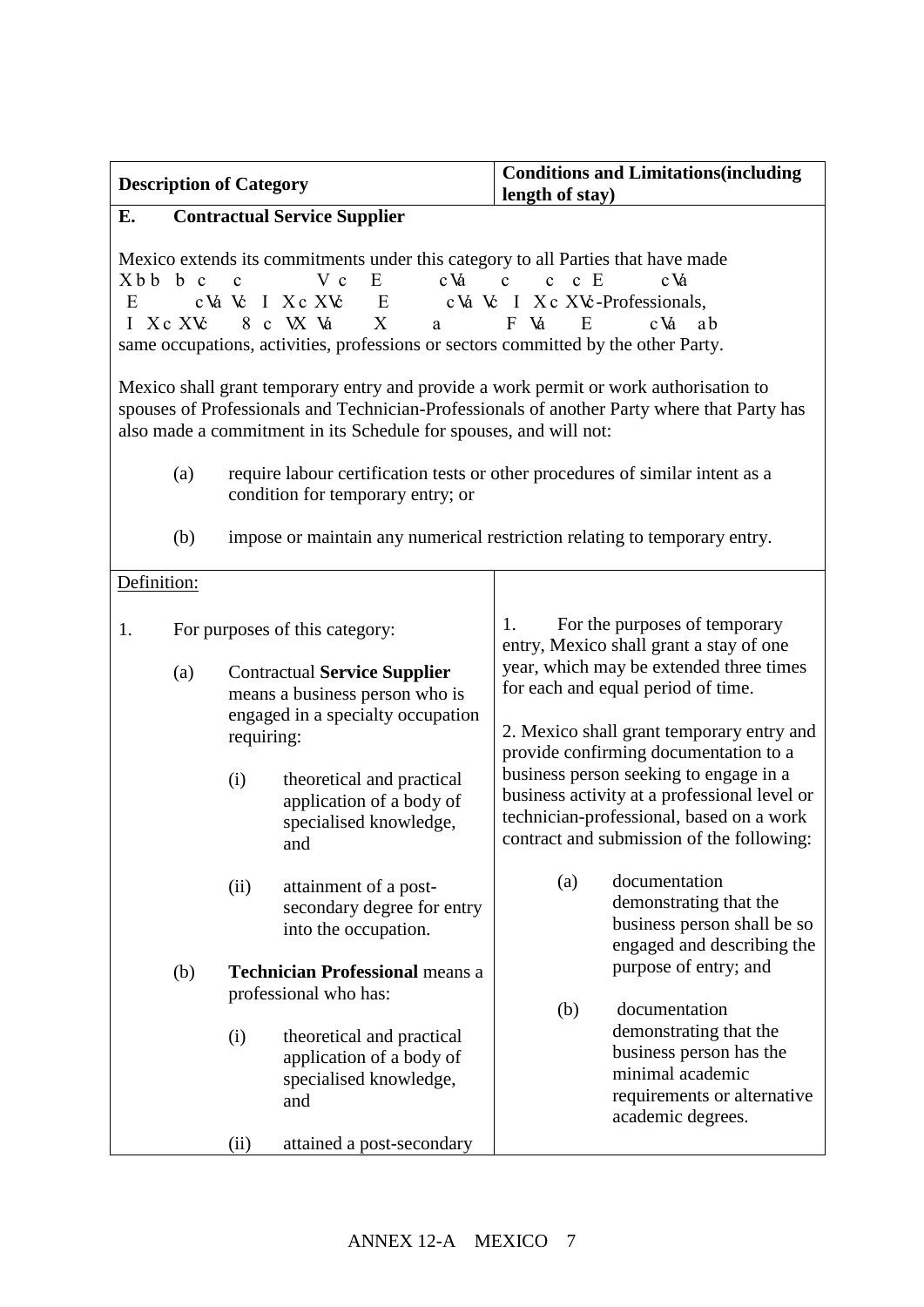| technical degree, for entry | 3.                                            | For greater certainty, the                              |
|-----------------------------|-----------------------------------------------|---------------------------------------------------------|
| into the occupation.        |                                               | temporary entry of a professional or                    |
|                             |                                               | technician-professional shall not imply                 |
|                             |                                               | the recognition of academic degrees or                  |
|                             | certificates, or the granting of licenses for |                                                         |
|                             | professional practice.                        |                                                         |
|                             | 4.                                            | This category is subject to a                           |
|                             |                                               | remunerated employment offer in                         |
|                             | Mexico.                                       |                                                         |
|                             |                                               |                                                         |
|                             | 5.                                            | The following occupations or                            |
|                             |                                               | activities will be granted temporary entry              |
|                             |                                               | for technician professional:                            |
|                             | (i)                                           | technician professional in                              |
|                             |                                               | designing, advertising and                              |
|                             |                                               | communication;                                          |
|                             |                                               |                                                         |
|                             | (ii)                                          | technician-professional in<br>architecture and interior |
|                             |                                               | designs;                                                |
|                             |                                               |                                                         |
|                             | (iii)                                         | technician-professional in                              |
|                             |                                               | accounting and                                          |
|                             |                                               | management;                                             |
|                             | (iv)                                          | technician professional in                              |
|                             |                                               | tourism and gastronomy;                                 |
|                             |                                               |                                                         |
|                             | (v)                                           | technician-professional in                              |
|                             |                                               | systems and computing;                                  |
|                             | (vi)                                          | technician-professional in                              |
|                             |                                               | engineering;                                            |
|                             |                                               |                                                         |
|                             | (vii)                                         | technician-professional in                              |
|                             |                                               | health (includes technical                              |
|                             |                                               | nursing, pharmacy and                                   |
|                             |                                               | physiotherapy);                                         |
|                             | (viii)                                        | technician-professional in                              |
|                             |                                               | construction;                                           |
|                             |                                               |                                                         |
|                             | (ix)                                          | technician-professional in                              |
|                             |                                               | electricity;                                            |
|                             |                                               |                                                         |